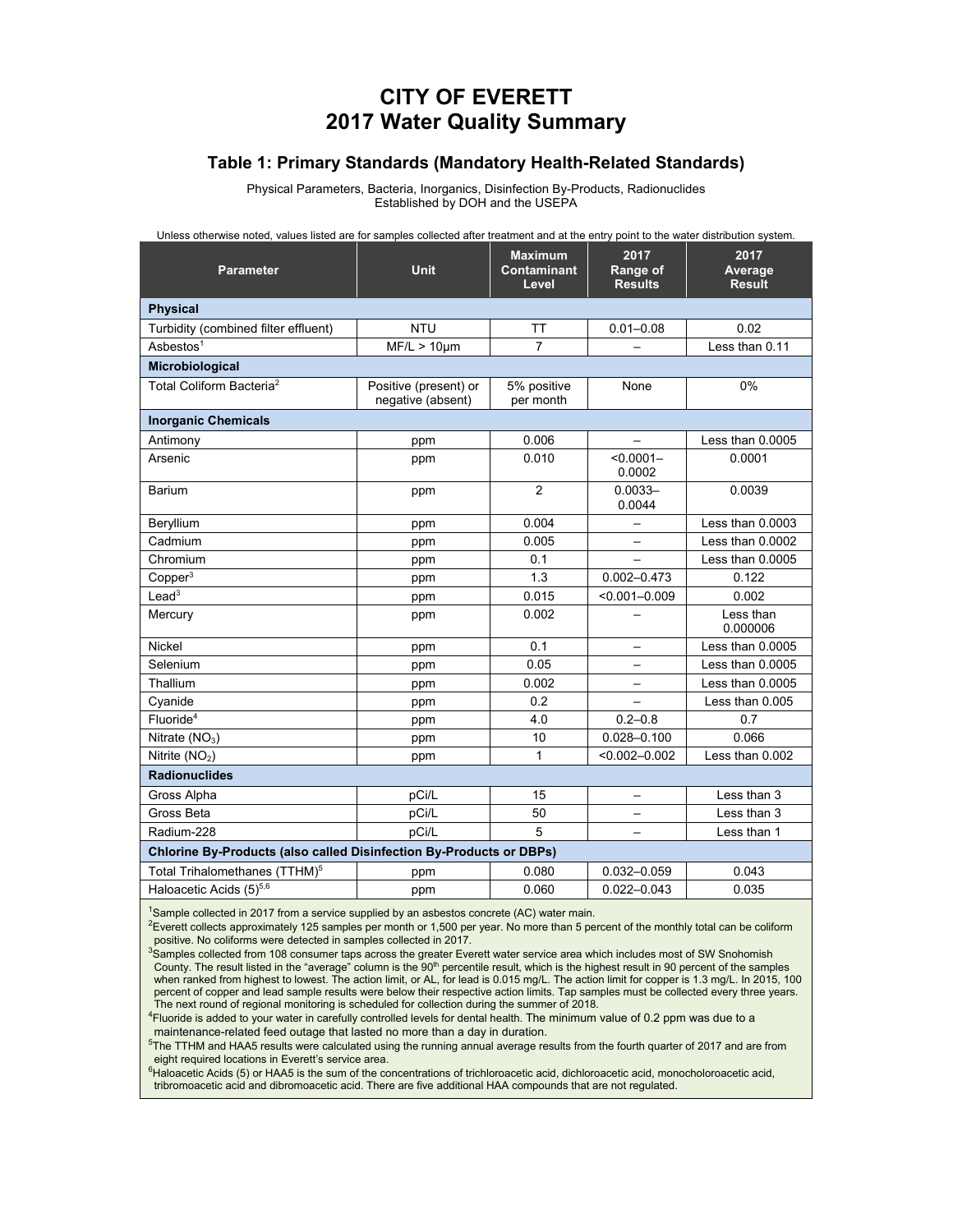### **Table 2A: Secondary Standards and Aesthetic Standards**

Established by DOH and the USEPA

| <b>Parameter</b>                      | <b>Unit</b> | <b>Maximum</b><br><b>Contaminant</b><br>Level | 2017<br>Range of<br><b>Results</b> | 2017<br>Average<br><b>Result</b> |
|---------------------------------------|-------------|-----------------------------------------------|------------------------------------|----------------------------------|
| <b>Physical</b>                       |             |                                               |                                    |                                  |
| Conductivity <sup>1</sup>             | umhos/cm    | 700                                           | $45 - 61$                          | 54                               |
| <b>Total Dissolved Solids (TDS)</b>   | ppm         | 500                                           | $26 - 39$                          | 33                               |
| Color                                 | c.u.        | 15                                            |                                    | Less than 5                      |
| <b>Chemical</b>                       |             |                                               |                                    |                                  |
| Chloride                              | ppm         | 250                                           | $2.0 - 2.3$                        | 2.1                              |
| Sulfate                               | ppm         | 250                                           | $2.8 - 3.6$                        | 3.2                              |
| Iron                                  | ppm         | 0.3                                           |                                    | Less than 0.01                   |
| Manganese                             | ppm         | 0.05                                          | 0.0003-0.0104                      | 0.0017                           |
| Silver                                | ppm         | 0.1                                           |                                    | Less than $0.0005$               |
| Zinc                                  | ppm         | 5.0                                           |                                    | Less than 0.005                  |
| Free Chlorine Residual <sup>2,3</sup> | ppm         | 4                                             | $0.21 - 1.07$                      | 0.64                             |

Unless otherwise noted, values listed are for samples collected after treatment and at the entry point to the water distribution system.

1 Samples collected monthly in 2017 from 26 sample sites located across the Everett water distribution system.

2 Monitored monthly at 120–125 locations throughout the Everett water distribution system. A minimum of 120 samples must be collected each month at the same time and same locations as coliform bacteria sample collection.

<sup>3</sup>Chlorine residual varies within the distribution system. The residual level decays with time.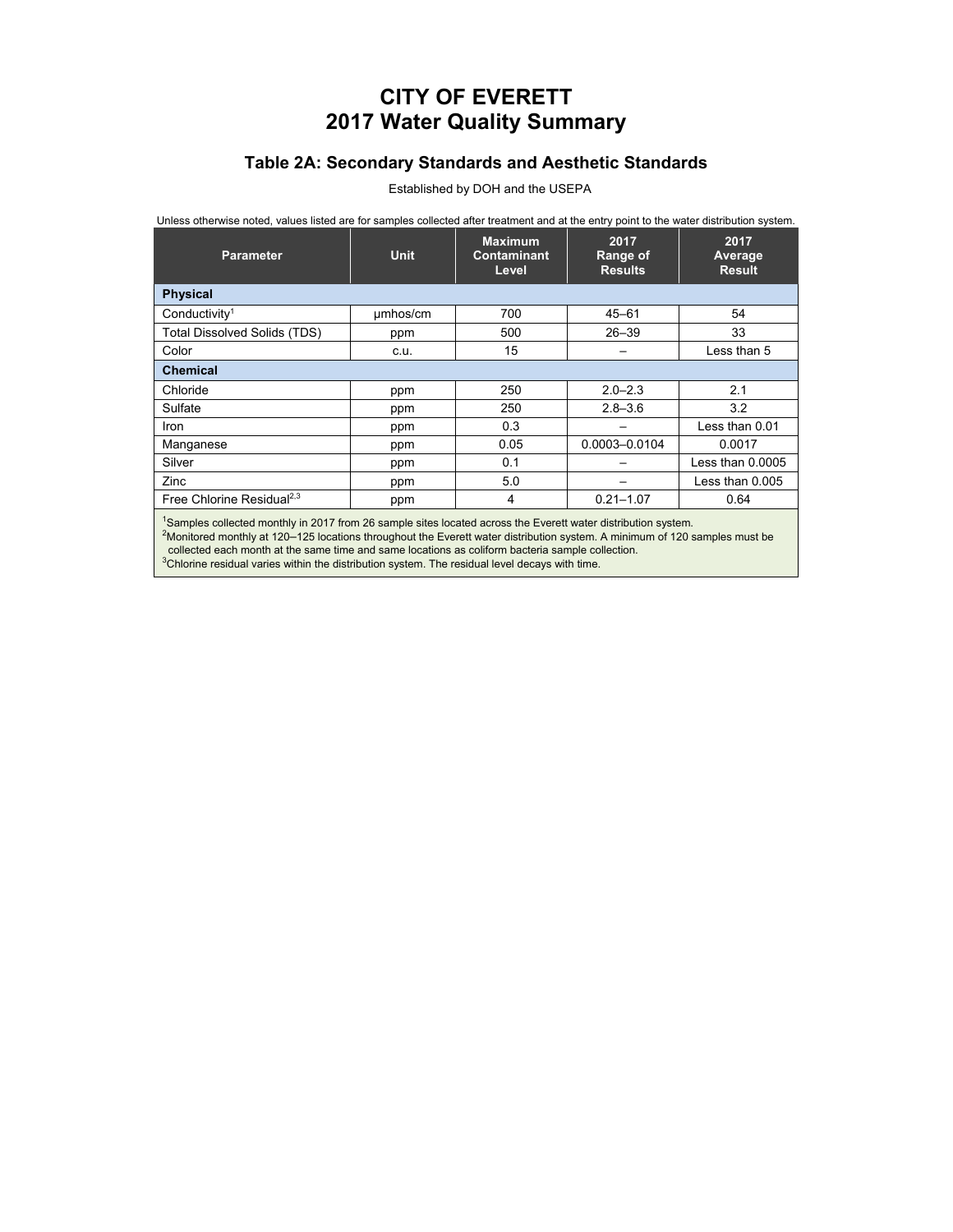#### **Table 2B: Unregulated Parameters**

Established by DOH and the USEPA

| <b>Parameter</b>                                     | <b>Unit</b>  | document and at the entity p<br><b>Maximum</b><br><b>Contaminant</b><br>Level | 2017<br>Range of<br><b>Results</b> | $\frac{1}{2}$ and $\frac{1}{2}$ and $\frac{1}{2}$ and $\frac{1}{2}$ and $\frac{1}{2}$ and $\frac{1}{2}$ and $\frac{1}{2}$<br>2017<br>Average<br><b>Result</b> |  |  |
|------------------------------------------------------|--------------|-------------------------------------------------------------------------------|------------------------------------|---------------------------------------------------------------------------------------------------------------------------------------------------------------|--|--|
| <b>Conventional</b>                                  |              |                                                                               |                                    |                                                                                                                                                               |  |  |
| Temperature (plant intake) <sup>1</sup>              | $^{\circ}$ C | No Standard                                                                   | $4.3 - 20.3$                       | 11.2                                                                                                                                                          |  |  |
| Temperature (distribution<br>system $)^2$            | $^{\circ}$ C | No Standard                                                                   | $4.2 - 24.0$                       | 12.8                                                                                                                                                          |  |  |
| Alkalinity (as $CaCO3$ ) <sup>2</sup>                | ppm          | No Standard                                                                   | $13.9 - 29.1$                      | 16.8                                                                                                                                                          |  |  |
| Total Hardness (as CaCO <sub>3</sub> ) <sup>2</sup>  | ppm          | No Standard                                                                   | $9.6 - 15.8$                       | 12.5                                                                                                                                                          |  |  |
| Turbidity $2$                                        | NTU          | No Standard                                                                   | $0.09 - 0.19$                      | 0.12                                                                                                                                                          |  |  |
| Calcium Hardness (as $CaCO3$ ) <sup>2</sup>          | ppm          | No Standard                                                                   | $7.3 - 13.0$                       | 9.6                                                                                                                                                           |  |  |
| pH                                                   | S.U.         | ≥7.4 (daily avg)                                                              | $7.1 - 8.1$                        | 7.6                                                                                                                                                           |  |  |
| $pH^2$                                               | s.u.         | No Standard                                                                   | $7.4 - 9.1$                        | 7.9                                                                                                                                                           |  |  |
| Inorganic                                            |              |                                                                               |                                    |                                                                                                                                                               |  |  |
| Silica (total $SiO2)2,3$                             | ppm          | No Standard                                                                   | $3.4 - 5.2$                        | 4.3                                                                                                                                                           |  |  |
| Aluminum <sup>2</sup>                                | ppm          | No Standard                                                                   | $0.005 - 0.05$                     | 0.02                                                                                                                                                          |  |  |
| Boron                                                | ppm          | No Standard                                                                   |                                    | 0.003                                                                                                                                                         |  |  |
| Copper <sup>4</sup>                                  | ppm          | No Standard                                                                   | 0.0006-0.0010                      | 0.0008                                                                                                                                                        |  |  |
| Lead <sup>4</sup>                                    | ppm          | No Standard                                                                   | $< 0.0001 - 0.0001$                | Less than 0.0001                                                                                                                                              |  |  |
| Molybdenum                                           | ppm          | No Standard                                                                   |                                    | Less than 0.0005                                                                                                                                              |  |  |
| Potassium                                            | ppm          | No Standard                                                                   |                                    | 0.22                                                                                                                                                          |  |  |
| Sodium                                               | ppm          | No Standard                                                                   | $5.40 - 6.63$                      | 5.87                                                                                                                                                          |  |  |
| <b>Organic Carbon and DBP Precursors</b>             |              |                                                                               |                                    |                                                                                                                                                               |  |  |
| <b>Total Organic Carbon</b><br>$(untreated)^1$       | ppm          | No Standard                                                                   | $0.64 - 0.86$                      | 0.81                                                                                                                                                          |  |  |
| <b>Total Organic Carbon</b>                          | ppm          | No Standard                                                                   | $0.49 - 0.65$                      | 0.56                                                                                                                                                          |  |  |
| Total Organic Carbon <sup>2</sup>                    | ppm          | No Standard                                                                   | $0.47 - 0.75$                      | 0.58                                                                                                                                                          |  |  |
| Dissolved Organic Carbon<br>(untreated) <sup>1</sup> | ppm          | No Standard                                                                   | $0.69 - 0.93$                      | 0.82                                                                                                                                                          |  |  |
| Dissolved Organic Carbon                             | ppm          | No Standard                                                                   | $0.50 - 0.63$                      | 0.56                                                                                                                                                          |  |  |
| UV-254 Absorbance <sup>1</sup>                       | $cm-1$       | No Standard                                                                   | $0.025 - 0.033$                    | 0.029                                                                                                                                                         |  |  |
| UV-254 Absorbance                                    | $cm-1$       | No Standard                                                                   | $0.008 - 0.010$                    | 0.009                                                                                                                                                         |  |  |
| Microbiological                                      |              |                                                                               |                                    |                                                                                                                                                               |  |  |
| Giardia lamblia cysts <sup>1,5</sup>                 | cysts/L      | No Standard                                                                   | $\overline{\phantom{0}}$           | 0                                                                                                                                                             |  |  |
| Cryptosporidium oocysts <sup>1,5</sup>               | oocysts/L    | No Standard                                                                   |                                    | $\Omega$                                                                                                                                                      |  |  |

Unless otherwise noted, values listed are for samples collected after treatment and at the entry point to the water distribution system.

 $1$  Samples collected from untreated raw water influent to the treatment plant.

<sup>2</sup>Values are from Everett distribution system and were collected in 2016 as part of the monthly water quality parameters (WQP) monitoring and/or quarterly disinfection by-product monitoring programs.

 $3$ Total silica results are based on results from a strong acid digestion analysis method. Insoluble particulate silicates are not detected by this method.

4 These results are for treatment plant effluent and represent the treated water before contact with distribution system piping or home plumbing. Lead and copper are monitored every three years at consumer taps in the distribution system. See Table 1 for the most recent consumer tap results.

5 In 2017,*Cryptosporidium* and *Giardia* were monitored on a monthly basis at the plant intake.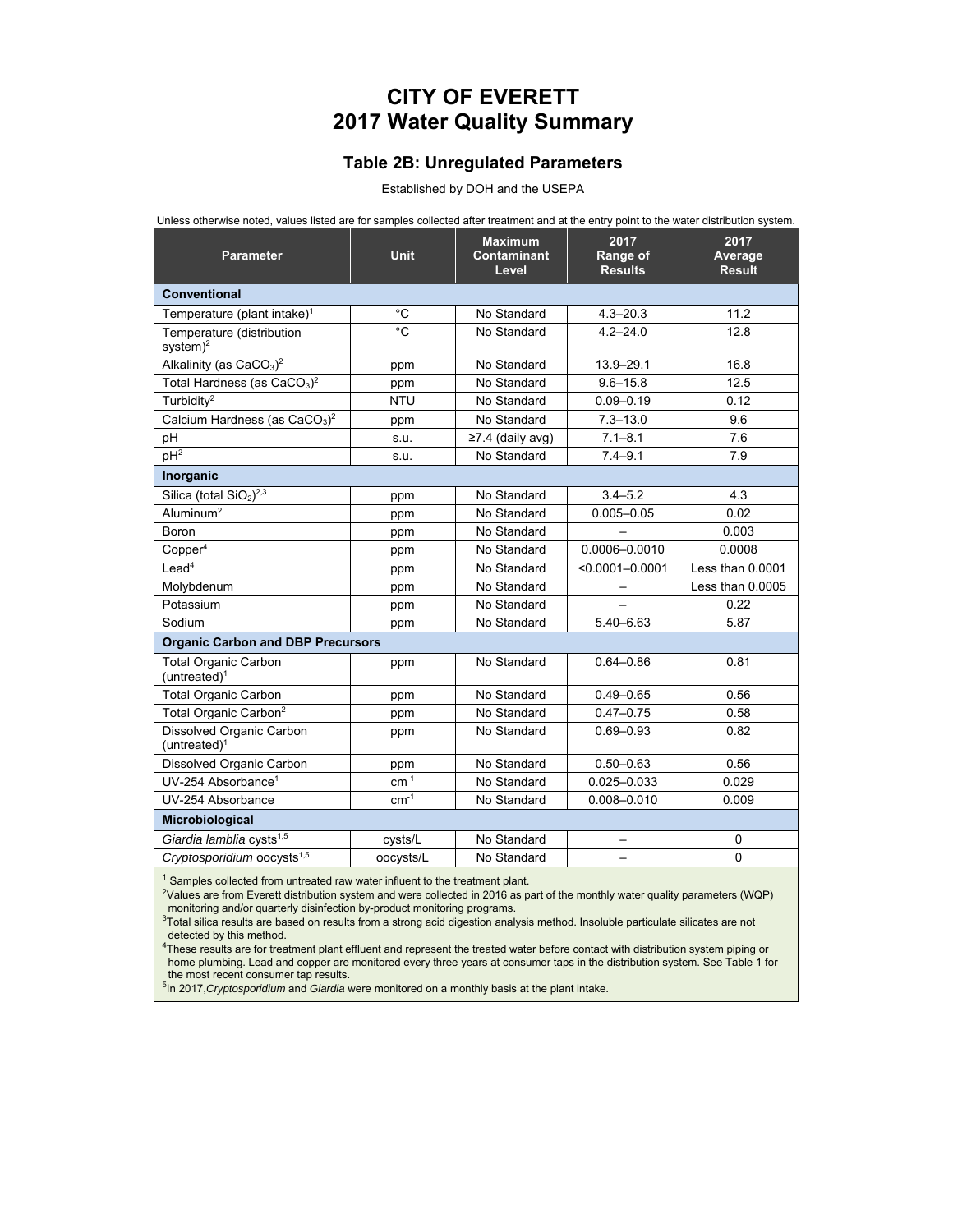### **Table 3: Volatile Organic Chemicals (VOC) – Regulated Compounds**

USEPA has set a maximum allowable contaminant level, or MCL, and requires monitoring

| <b>Parameter</b>                                | <b>Maximum</b><br>Contaminant<br>Level (mg/L) | 2017<br>Average<br>Result (mg/L) |  |  |
|-------------------------------------------------|-----------------------------------------------|----------------------------------|--|--|
| Benzene                                         | 0.005                                         | ND <sup>1</sup>                  |  |  |
| Carbon tetrachloride                            | 0.005                                         | <b>ND</b>                        |  |  |
| 1,2-Dibromo-3-chloropropane (DBCP) <sup>2</sup> | 0.0002                                        | <b>ND</b>                        |  |  |
| o-Dichlorobenzene                               | 0.6                                           | <b>ND</b>                        |  |  |
| p-Dichlorobenzene                               | 0.075                                         | <b>ND</b>                        |  |  |
| cis-I,2-Dichloroethylene                        | 0.07                                          | ND                               |  |  |
| trans-1,2-Dichloroethylene                      | 0.1                                           | <b>ND</b>                        |  |  |
| 1,2-Dichloroethane                              | 0.005                                         | <b>ND</b>                        |  |  |
| 1,1-Dichloroethylene                            | 0.007                                         | <b>ND</b>                        |  |  |
| 1,1-Dichloropropane                             | 0.005                                         | <b>ND</b>                        |  |  |
| Ethylbenzene                                    | 0.7                                           | <b>ND</b>                        |  |  |
| Dichloromethane (Methylene chloride)            | 0.005                                         | <b>ND</b>                        |  |  |
| Monochlorobenzene (Chlorobenzene)               | 0.1                                           | ND                               |  |  |
| Styrene                                         | 0.1                                           | ND                               |  |  |
| Tetrachloroethylene                             | 0.005                                         | <b>ND</b>                        |  |  |
| Toluene                                         | 1.0                                           | <b>ND</b>                        |  |  |
| 1,2,4-Trichlorobenzene                          | 0.07                                          | <b>ND</b>                        |  |  |
| 1.1.1-Trichloroethane                           | 0.2                                           | <b>ND</b>                        |  |  |
| 1.1.2-Trichloroethane                           | 0.005                                         | <b>ND</b>                        |  |  |
| Trichloroethylene                               | 0.005                                         | <b>ND</b>                        |  |  |
| Vinyl chloride                                  | 0.002                                         | ND                               |  |  |
| Xylenes (total)                                 | 10                                            | ND                               |  |  |
| Trihalomethanes <sup>3</sup>                    |                                               |                                  |  |  |
| Total Trihalomethanes (TTHM) <sup>4</sup>       | 0.080                                         | 0.043                            |  |  |
| Bromodichloromethane                            | No Standard                                   | 0.002                            |  |  |
| Dibromochloromethane                            | No Standard                                   | <b>ND</b>                        |  |  |
| Tribromomethane (bromoform)                     | No Standard                                   | <b>ND</b>                        |  |  |
| Trichloromethane (chloroform)                   | No Standard                                   | 0.041                            |  |  |
| Haloacetic Acids <sup>3</sup>                   |                                               |                                  |  |  |
| Haloacetic acids [5] (HAA5) <sup>5</sup>        | 0.060                                         | 0.035                            |  |  |
| Dichloroacetic acid                             | No Standard                                   | 0.013                            |  |  |
| Dibromoacetic acid                              | No Standard                                   | <b>ND</b>                        |  |  |
| Monobromoacetic acid                            | No Standard                                   | <b>ND</b>                        |  |  |
| Monochloroacetic acid                           | No Standard                                   | 0.002                            |  |  |
| Trichloroacetic acid                            | No Standard                                   | 0.021                            |  |  |

Unless otherwise noted, values listed are for samples collected after treatment and at the entry point to the water distribution system.

 $1^1$ ND = None detected.

2 DBCP was last monitored in 2012. The State DOH has issued monitoring waivers through 2019. It is not used or produced in the Sultan Basin Watershed and has never been detected in Everett's water.

 ${}^{3}$ Results are for quarterly samples collected basis from eight compliance locations in Everett's distribution system.

4 Total Trihalomethanes (TTHM) is the sum of the concentrations of four trihalomethane compounds in a sample. Only TTHM has an MCL assigned to it. The individual trihalomethanes listed above have no MCL, but must be monitored to determine TTHM.  $^5$ Haloacetic acids (5) or HAA5 is the sum of the concentrations of five individual haloacetic acid compounds. Only the sum HAA5 has an MCL assigned to it. The five haloacetic acid compounds that are measured to determine HAA5 are listed.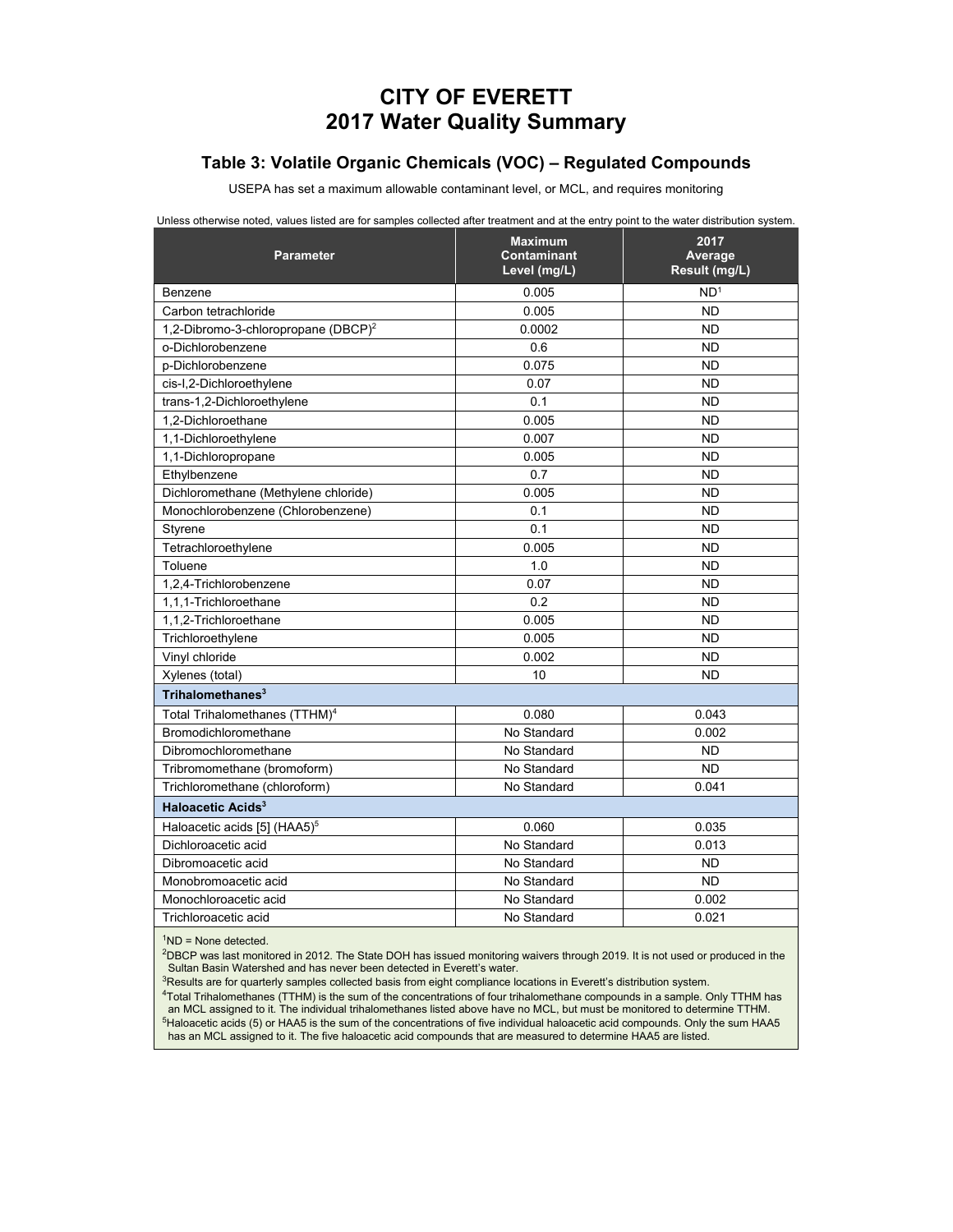### **Table 4: Volatile Organic Chemicals (VOC) – Unregulated Compounds**

No MCL, but monitoring is required by the USEPA or DOH

Unless otherwise noted, values listed are for samples collected after treatment and at the entry point to the water distribution system.

| <b>Parameter</b>                                | 2017 Average Result (mg/L) |
|-------------------------------------------------|----------------------------|
| Tert-Amyl methyl ether                          | ND <sup>1</sup>            |
| Bromobenzene                                    | <b>ND</b>                  |
| Bromochloromethane                              | <b>ND</b>                  |
| Bromomethane                                    | <b>ND</b>                  |
| 2-Butanone (MEK)                                | <b>ND</b>                  |
| n-Butylbenzene                                  | <b>ND</b>                  |
| sec-Butylbenzene                                | <b>ND</b>                  |
| tert-Butylbenzene                               | <b>ND</b>                  |
| Carbon Disulfide                                | <b>ND</b>                  |
| Chloroethane                                    | <b>ND</b>                  |
| Chloromethane                                   | <b>ND</b>                  |
| o-Chlorotoluene                                 | <b>ND</b>                  |
| p-Chlorotoluene                                 | <b>ND</b>                  |
| m-Dichlorobenzene                               | <b>ND</b>                  |
| 1,1-Dichloroethane                              | <b>ND</b>                  |
| Dibromomethane                                  | <b>ND</b>                  |
| Dichlorodifluoromethane                         | <b>ND</b>                  |
|                                                 | <b>ND</b>                  |
| 1,3-Dichloropropane<br>2,2-Dichloropropane      | <b>ND</b>                  |
|                                                 | <b>ND</b>                  |
| 1,1-Dichloropropene                             | <b>ND</b>                  |
| cis-1,3-Dichloropropene                         | <b>ND</b>                  |
| trans-1,3-Dichloropropene<br>Di-isoproply ether | <b>ND</b>                  |
| Hexachlorobutadiene                             | <b>ND</b>                  |
| Isopropylbenzene                                | <b>ND</b>                  |
|                                                 | <b>ND</b>                  |
| p-Isopropyltoluene                              |                            |
| 4-Methyl-2-pentanone (MIBK)                     | <b>ND</b>                  |
| Methyl tertiary butyl ether (MTBE)              | <b>ND</b>                  |
| Naphthalene                                     | <b>ND</b>                  |
| n-Propylbenzene                                 | <b>ND</b>                  |
| 1,1,1,2-Tetrachloroethane                       | <b>ND</b>                  |
| 1,1,2,2-Tetrachloroethane                       | <b>ND</b>                  |
| Trichlorotrifuoroethane (Freon 113)             | <b>ND</b>                  |
| Trichlorofluoromethane                          | <b>ND</b>                  |
| 1,2,3-Trichlorobenzene                          | <b>ND</b>                  |
| 1,2,3-Trichloropropane                          | <b>ND</b>                  |
| 1,2,4-Trimethylbenzene                          | <b>ND</b>                  |
| 1,3,5-Trimethylbenzene                          | <b>ND</b>                  |
| m/p-Xylene                                      | <b>ND</b>                  |
| o-Xylene                                        | <b>ND</b>                  |
| $1^1$ ND = None detected                        |                            |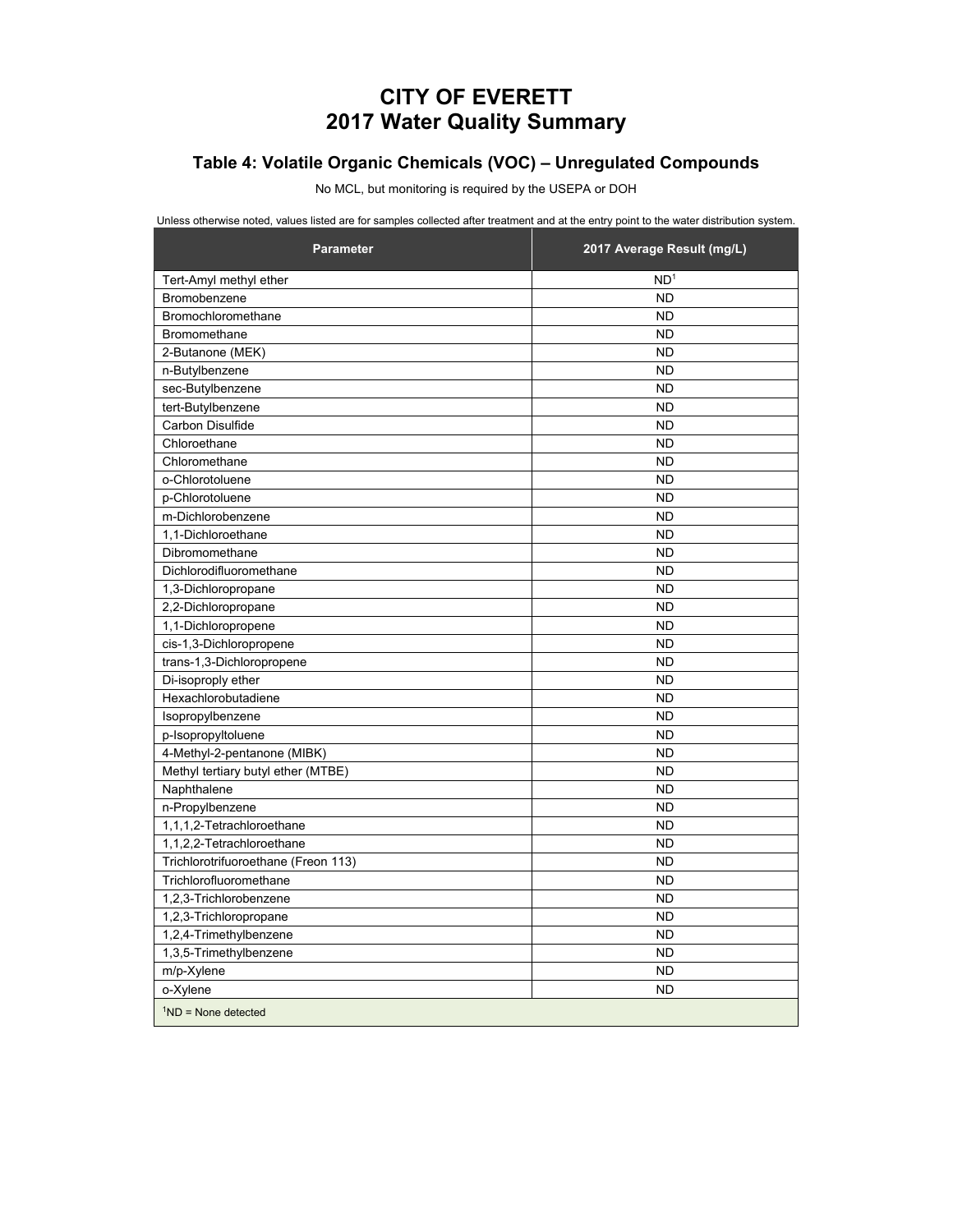### **Table 5: Synthetic Organic Chemicals (SOC) – Regulated Compounds**

USEPA has set a maximum allowable contaminant level, or MCL, and requires monitoring

| <b>Contaminant</b>                                      | <b>Maximum</b><br><b>Contaminant</b><br>Level (mg/L) | 2017<br>Average<br>Result (mg/L) |
|---------------------------------------------------------|------------------------------------------------------|----------------------------------|
| Alachlor (Lasso)                                        | 0.002                                                | ND <sup>1</sup>                  |
| Aldicarb $(Temik)^2$                                    | 0.003                                                | <b>ND</b>                        |
| Aldicarb sulfone <sup>2</sup>                           | 0.002                                                | <b>ND</b>                        |
| Aldicarb sulfoxide <sup>2</sup>                         | 0.004                                                | <b>ND</b>                        |
| Atrazine                                                | 0.003                                                | <b>ND</b>                        |
| Benzo(a)pyrene                                          | 0.0002                                               | <b>ND</b>                        |
| Carbofuran                                              | 0.04                                                 | <b>ND</b>                        |
| Chlordane                                               | 0.002                                                | <b>ND</b>                        |
| 2,4, D                                                  | 0.07                                                 | <b>ND</b>                        |
| Dalapon                                                 | 0.2                                                  | <b>ND</b>                        |
| Di(ethylhexyl)adipate                                   | 0.4                                                  | <b>ND</b>                        |
| Di(2-ethylhexyl) phthalate                              | 0.006                                                | <b>ND</b>                        |
| Dinoseb                                                 | 0.007                                                | <b>ND</b>                        |
| Diquat <sup>3</sup>                                     | 0.02                                                 | <b>ND</b>                        |
| Endrin                                                  | 0.002                                                | <b>ND</b>                        |
| Endothall <sup>3</sup>                                  | 0.1                                                  | <b>ND</b>                        |
| Ethylene dibromide (EDB) <sup>4</sup>                   | 0.00005                                              | <b>ND</b>                        |
| Glyphosate (Rodeo, Roundup) <sup>3</sup>                | 0.7                                                  | <b>ND</b>                        |
| Heptachlor                                              | 0.0004                                               | <b>ND</b>                        |
| Heptachlor epoxide ("B")                                | 0.0002                                               | <b>ND</b>                        |
| Hexachlorobenzene                                       | 0.001                                                | <b>ND</b>                        |
| Hexachlorocyclopentadiene (HEX)                         | 0.05                                                 | 0.000051                         |
| Lindane (BHC-gamma)                                     | 0.0002                                               | <b>ND</b>                        |
| Methoxychlor                                            | 0.04                                                 | <b>ND</b>                        |
| Oxamyl (Vydate)                                         | 0.2                                                  | <b>ND</b>                        |
| Pentachlorophenol                                       | 0.001                                                | <b>ND</b>                        |
| Picloram (Tordon)                                       | 0.5                                                  | <b>ND</b>                        |
| Polychlorinated biphenyls (PCBs, Aroclors) <sup>5</sup> | 0.0005                                               | <b>ND</b>                        |
| Simazine                                                | 0.004                                                | <b>ND</b>                        |
| Toxaphene                                               | 0.003                                                | <b>ND</b>                        |
| $2,4,5$ -TP (Silvex)                                    | 0.05                                                 | <b>ND</b>                        |
| 2,3,7,8-TCDD (Dioxin) $6$                               | $3 X 10^{-8}$                                        | <b>ND</b>                        |

Unless otherwise noted, values listed are for samples collected after treatment and at the entry point to the water distribution system.

 $1^1$ ND = None detected.

2 MCLs for Aldicarb, Aldicarb Sulfone and Aldicarb Sulfoxide were established in 1991, however, EPA has postponed the regulation of these compounds indefinitely pending the results of further research, a possible ban on their use and an update of<br>the MCL values. These substances have never been used in the Sultan Basin Watershed.

the MCL values. These substances have never been used in the Sultan Basin Watershed.<br><sup>3</sup>Diquat, Endothall and Glyphosate were last monitored in 2005. The State DOH has issued monitoring waivers. They are not used or produced in the Sultan Basin watershed and have never been detected in Everett's water. 4

<sup>4</sup>EDB was last monitored in 2012. The State DOH has issued monitoring waivers through 2019. It is not used or produced in the Sultan Basin Watershed and has never been detected in Everett's water.

 $^{5}$ Total PCBs is calculated as the sum of seven PCB Aroclors (1016, 1221, 1232, 1242, 1248, 1254 and 1260).<br><sup>6</sup>Dioxin was lost monitored in 2002. The State DOH has issued a general monitoring wajver for it. It is not us

<sup>6</sup>Dioxin was last monitored in 2002. The State DOH has issued a general monitoring waiver for it. It is not used or produced in the Sultan Basin Watershed and has never been detected in Everett's water.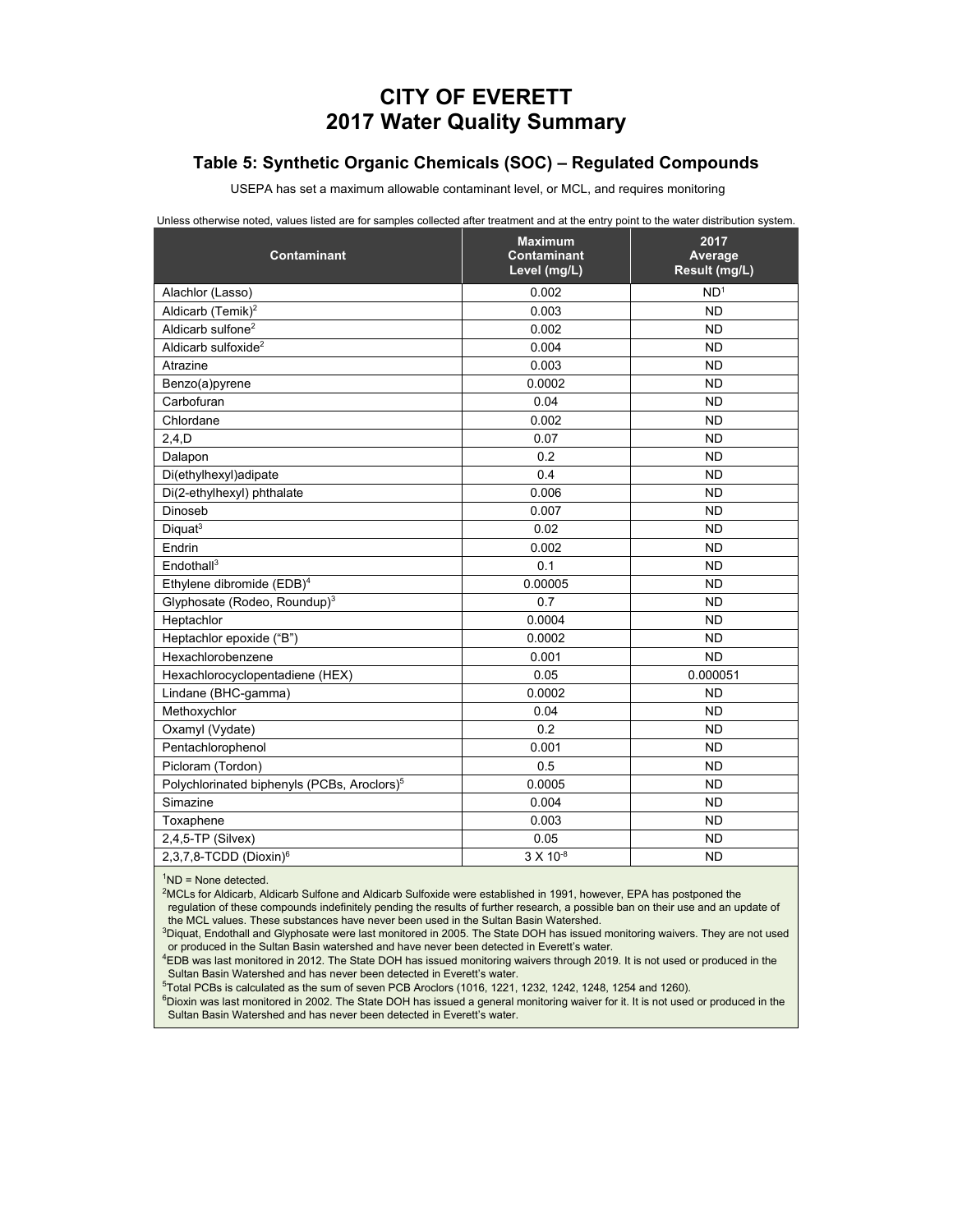### **Table 6: Synthetic Organic Chemicals (SOC) – Unregulated Compounds**

No MCL, but monitoring is required by the USEPA or DOH

| Unless otherwise noted, values listed are for samples collected after treatment and at the entry point to the water distribution system. |                                  |                          |                                  |
|------------------------------------------------------------------------------------------------------------------------------------------|----------------------------------|--------------------------|----------------------------------|
| <b>Parameter</b>                                                                                                                         | 2017<br>Average<br>Result (mg/L) | <b>Parameter</b>         | 2017<br>Average<br>Result (mg/L) |
| $2,4,5-T$                                                                                                                                | ND <sup>1</sup>                  | Dicamba                  | <b>ND</b>                        |
| $2,4-DB$                                                                                                                                 | <b>ND</b>                        | Dichlorprop              | <b>ND</b>                        |
| 2.4-Dinitrotolulene                                                                                                                      | <b>ND</b>                        | <b>Dieldrin</b>          | <b>ND</b>                        |
| 3.5-Dichlorobenzoic acid                                                                                                                 | <b>ND</b>                        | Diethylphthalate         | <b>ND</b>                        |
| 3-Hydroxycarbofuran                                                                                                                      | <b>ND</b>                        | Dimethoate               | <b>ND</b>                        |
| Acenaphthylene                                                                                                                           | <b>ND</b>                        | Dimethylphthalate        | <b>ND</b>                        |
| Acifluorfen                                                                                                                              | <b>ND</b>                        | Di-n-butylphthalate      | <b>ND</b>                        |
| Aldrin                                                                                                                                   | <b>ND</b>                        | Fluoranthene             | <b>ND</b>                        |
| Alpha-Chlordane                                                                                                                          | <b>ND</b>                        | Fluorene                 | <b>ND</b>                        |
| Anthracene                                                                                                                               | <b>ND</b>                        | Gamma-Chloradane         | <b>ND</b>                        |
| Bentazone                                                                                                                                | <b>ND</b>                        | Indenol(1,2,3,c,d)Pyrene | <b>ND</b>                        |
| Benz(a)Anthracene                                                                                                                        | <b>ND</b>                        | Isophorone               | <b>ND</b>                        |
| Benzo(b)Fluoranthene                                                                                                                     | <b>ND</b>                        | Methiocarb               | <b>ND</b>                        |
| Benzo(g,h,i)Perylene                                                                                                                     | <b>ND</b>                        | Methomyl                 | <b>ND</b>                        |
| Benzo(k)Fluoranthene                                                                                                                     | <b>ND</b>                        | Metolachlor              | <b>ND</b>                        |
| <b>Bromacil</b>                                                                                                                          | <b>ND</b>                        | Metribuzin               | <b>ND</b>                        |
| <b>Butachlor</b>                                                                                                                         | <b>ND</b>                        | Molinate                 | <b>ND</b>                        |
| Butylbenzylphthalate                                                                                                                     | <b>ND</b>                        | Phenanthrene             | <b>ND</b>                        |
| Caffeine                                                                                                                                 | <b>ND</b>                        | Propachlor               | <b>ND</b>                        |
| Carbaryl                                                                                                                                 | <b>ND</b>                        | Propoxur (Baygon)        | <b>ND</b>                        |
| Chrysene                                                                                                                                 | <b>ND</b>                        | Pyrene                   | <b>ND</b>                        |
| DCPA (Dacthal)                                                                                                                           | <b>ND</b>                        | Thiobencarb (ELAP)       | <b>ND</b>                        |
| Diazinon                                                                                                                                 | <b>ND</b>                        | <b>Trans-Nonachlor</b>   | <b>ND</b>                        |
| Dibenz(a,h)anthracene                                                                                                                    | <b>ND</b>                        | Trifluralin              | <b>ND</b>                        |
| ${}^{1}ND =$ None detected.                                                                                                              |                                  |                          |                                  |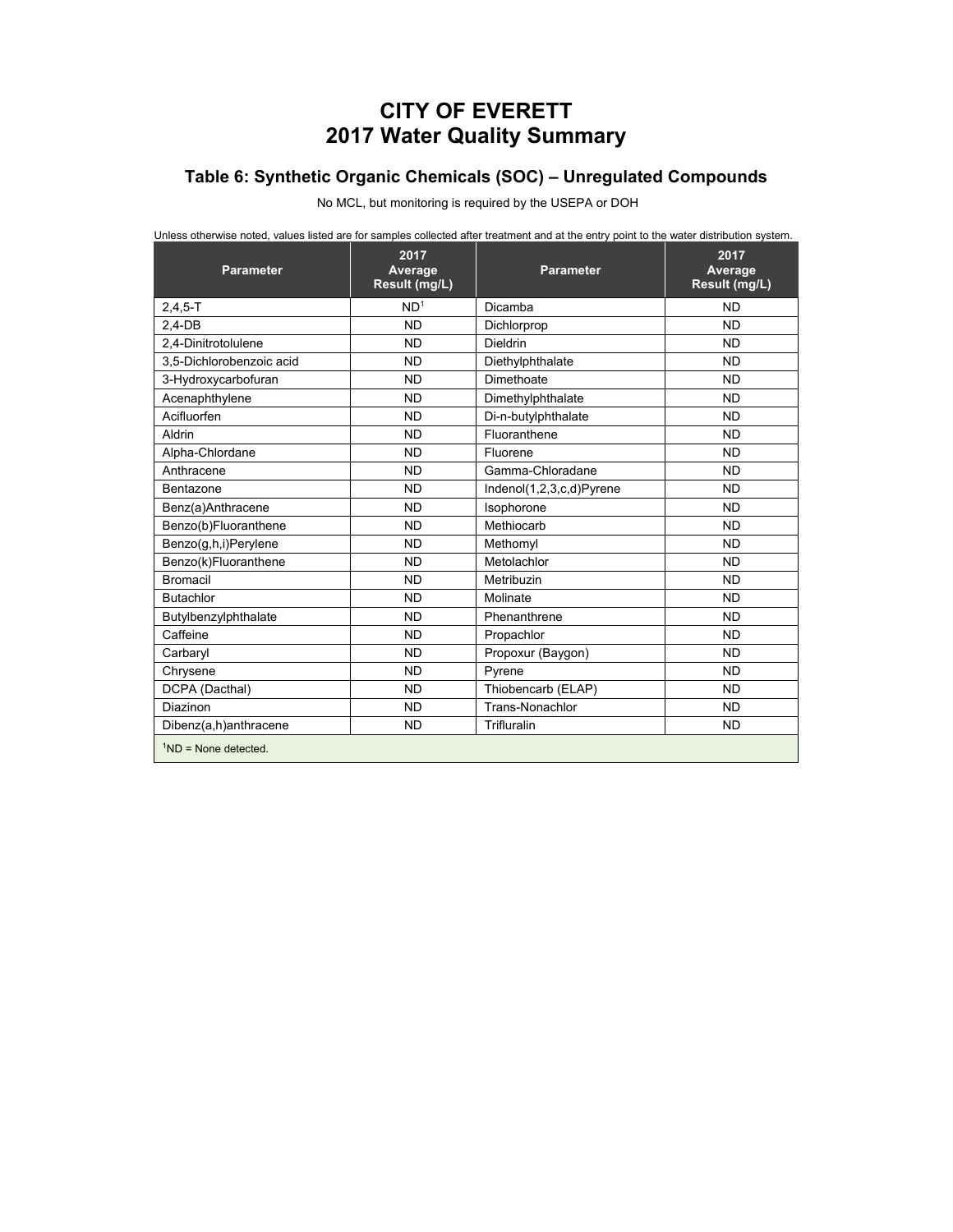## **Units & Acronyms**

| <b>Unit</b>       | <b>Definition</b>                                                                                                           |  |
|-------------------|-----------------------------------------------------------------------------------------------------------------------------|--|
| °C                | Degrees Centigrade                                                                                                          |  |
| CFU/100mL         | Colony forming units per 100 mL of sample                                                                                   |  |
| CFU/mL            | Colony forming units per 1 mL of sample                                                                                     |  |
| $cm-1$            | UV light absorbance across a 1 centimeter cell path                                                                         |  |
| c.u.              | cobalt-platinate standard color units                                                                                       |  |
| cysts/L           | Giardia lamblia cysts per liter of sample                                                                                   |  |
| $MF/L > 10 \mu m$ | Millions of asbestos fibers per liter that are greater than 10 microns in length                                            |  |
| mg/L              | milligrams per liter (equivalent to ppm)                                                                                    |  |
| <b>ND</b>         | None detected                                                                                                               |  |
| <b>NTU</b>        | <b>Nephlometric Turbidity Units</b>                                                                                         |  |
| oocysts/L         | Cryptosporidium spp. oocysts per liter of sample                                                                            |  |
| ppb               | parts per billion (equivalent to µg/L).                                                                                     |  |
| pCi/L             | picocuries per liter                                                                                                        |  |
| ppm               | parts per million (equivalent to mg/L)                                                                                      |  |
| s.u.              | standard pH units                                                                                                           |  |
| umhos/cm          | micro mhos per cm (conductivity unit)                                                                                       |  |
| <                 | Less than. Result was less than or below the detection limit for the analytical method.<br>This result is equivalent to ND. |  |

| Acronym              | <b>Definition</b>                                                                                                                                                                                                                                                                              |
|----------------------|------------------------------------------------------------------------------------------------------------------------------------------------------------------------------------------------------------------------------------------------------------------------------------------------|
| AC.                  | Asbestos concrete (material used in one type of water main pipe)                                                                                                                                                                                                                               |
| AL                   | <b>Action Limit</b>                                                                                                                                                                                                                                                                            |
| <b>DOH</b>           | Washington State Department of Health, Office of Drinking Water                                                                                                                                                                                                                                |
| <b>HAA</b>           | Haloacetic acids                                                                                                                                                                                                                                                                               |
| HAA5                 | Haloacetic acids five (sum of the concentrations of five haloacetic compounds)                                                                                                                                                                                                                 |
| <b>HPC</b>           | Heterotrophic plate count (a standard analytical method for heterotrophic bacteria)                                                                                                                                                                                                            |
| HPC R <sub>2</sub> A | Heterotrophic plate count analysis using a specialized method that attempts to mimic<br>water main conditions and detect and evaluate bioslimes. The method uses low nutrient<br>R2A growth media, longer incubation times and cooler incubation temperatures than the<br>standard HPC method. |
| <b>MCL</b>           | Maximum Contaminant Level                                                                                                                                                                                                                                                                      |
| <b>THM</b>           | Trihalomethane                                                                                                                                                                                                                                                                                 |
| TT                   | Treatment technique                                                                                                                                                                                                                                                                            |
| <b>TTHM</b>          | Total trihalomethanes (sum of concentrations of four compounds)                                                                                                                                                                                                                                |
| <b>UV-254</b>        | Ultraviolet light absorbance at 254 nanometer wavelength                                                                                                                                                                                                                                       |
| <b>USEPA</b>         | United States Environmental Protection Agency                                                                                                                                                                                                                                                  |